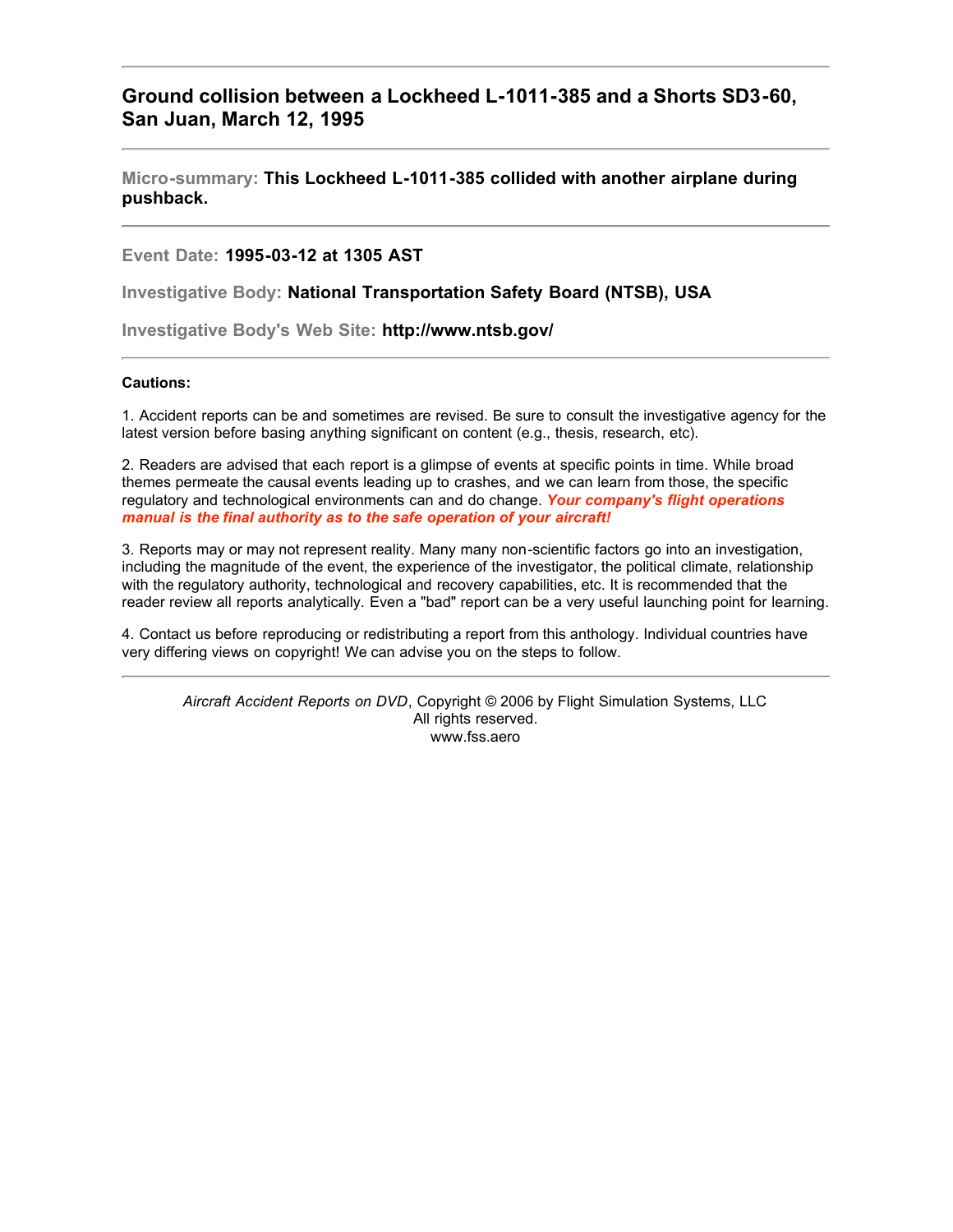| <b>National Transportation Safety Board</b>                                                                                                                                                                                                                                                                                                                                                                                                                                                                                                                                                                                                                                                                                                                                                                                                                                                                                                                                                                                                                                                                                                                                                                                                                                                                                                                                                                                                                                                                                                                                                                                                                                                                                                                                                                                                                                                                                         |              |                                 | NTSB ID: MIA95LA086A        |                                  | Aircraft Registration Number: N724DA |  |          |  |  |  |  |
|-------------------------------------------------------------------------------------------------------------------------------------------------------------------------------------------------------------------------------------------------------------------------------------------------------------------------------------------------------------------------------------------------------------------------------------------------------------------------------------------------------------------------------------------------------------------------------------------------------------------------------------------------------------------------------------------------------------------------------------------------------------------------------------------------------------------------------------------------------------------------------------------------------------------------------------------------------------------------------------------------------------------------------------------------------------------------------------------------------------------------------------------------------------------------------------------------------------------------------------------------------------------------------------------------------------------------------------------------------------------------------------------------------------------------------------------------------------------------------------------------------------------------------------------------------------------------------------------------------------------------------------------------------------------------------------------------------------------------------------------------------------------------------------------------------------------------------------------------------------------------------------------------------------------------------------|--------------|---------------------------------|-----------------------------|----------------------------------|--------------------------------------|--|----------|--|--|--|--|
| <b>FACTUAL REPORT</b>                                                                                                                                                                                                                                                                                                                                                                                                                                                                                                                                                                                                                                                                                                                                                                                                                                                                                                                                                                                                                                                                                                                                                                                                                                                                                                                                                                                                                                                                                                                                                                                                                                                                                                                                                                                                                                                                                                               |              |                                 | Occurrence Date: 03/12/1995 |                                  | Most Critical Injury: None           |  |          |  |  |  |  |
| <b>ÁVJATIQN</b>                                                                                                                                                                                                                                                                                                                                                                                                                                                                                                                                                                                                                                                                                                                                                                                                                                                                                                                                                                                                                                                                                                                                                                                                                                                                                                                                                                                                                                                                                                                                                                                                                                                                                                                                                                                                                                                                                                                     |              |                                 | Occurrence Type: Accident   |                                  | Investigated By: NTSB                |  |          |  |  |  |  |
| Location/Time                                                                                                                                                                                                                                                                                                                                                                                                                                                                                                                                                                                                                                                                                                                                                                                                                                                                                                                                                                                                                                                                                                                                                                                                                                                                                                                                                                                                                                                                                                                                                                                                                                                                                                                                                                                                                                                                                                                       |              |                                 |                             |                                  |                                      |  |          |  |  |  |  |
| <b>Nearest City/Place</b>                                                                                                                                                                                                                                                                                                                                                                                                                                                                                                                                                                                                                                                                                                                                                                                                                                                                                                                                                                                                                                                                                                                                                                                                                                                                                                                                                                                                                                                                                                                                                                                                                                                                                                                                                                                                                                                                                                           | <b>State</b> |                                 | Zip Code                    | Local Time                       | Time Zone                            |  |          |  |  |  |  |
| <b>SAN JUAN</b>                                                                                                                                                                                                                                                                                                                                                                                                                                                                                                                                                                                                                                                                                                                                                                                                                                                                                                                                                                                                                                                                                                                                                                                                                                                                                                                                                                                                                                                                                                                                                                                                                                                                                                                                                                                                                                                                                                                     | <b>PR</b>    |                                 | 00937                       | 1305                             | <b>AST</b>                           |  |          |  |  |  |  |
| Airport Proximity: On Airport                                                                                                                                                                                                                                                                                                                                                                                                                                                                                                                                                                                                                                                                                                                                                                                                                                                                                                                                                                                                                                                                                                                                                                                                                                                                                                                                                                                                                                                                                                                                                                                                                                                                                                                                                                                                                                                                                                       |              | Distance From Landing Facility: |                             | Direction From Airport:          |                                      |  |          |  |  |  |  |
| <b>Aircraft Information Summary</b>                                                                                                                                                                                                                                                                                                                                                                                                                                                                                                                                                                                                                                                                                                                                                                                                                                                                                                                                                                                                                                                                                                                                                                                                                                                                                                                                                                                                                                                                                                                                                                                                                                                                                                                                                                                                                                                                                                 |              |                                 |                             |                                  |                                      |  |          |  |  |  |  |
| Aircraft Manufacturer                                                                                                                                                                                                                                                                                                                                                                                                                                                                                                                                                                                                                                                                                                                                                                                                                                                                                                                                                                                                                                                                                                                                                                                                                                                                                                                                                                                                                                                                                                                                                                                                                                                                                                                                                                                                                                                                                                               |              |                                 | Model/Series                |                                  | Type of Aircraft                     |  |          |  |  |  |  |
| <b>LOCKHEED</b>                                                                                                                                                                                                                                                                                                                                                                                                                                                                                                                                                                                                                                                                                                                                                                                                                                                                                                                                                                                                                                                                                                                                                                                                                                                                                                                                                                                                                                                                                                                                                                                                                                                                                                                                                                                                                                                                                                                     |              |                                 | L-1011-385                  |                                  |                                      |  | Airplane |  |  |  |  |
| Sightseeing Flight: No                                                                                                                                                                                                                                                                                                                                                                                                                                                                                                                                                                                                                                                                                                                                                                                                                                                                                                                                                                                                                                                                                                                                                                                                                                                                                                                                                                                                                                                                                                                                                                                                                                                                                                                                                                                                                                                                                                              |              |                                 |                             | Air Medical Transport Flight: No |                                      |  |          |  |  |  |  |
| Narrative                                                                                                                                                                                                                                                                                                                                                                                                                                                                                                                                                                                                                                                                                                                                                                                                                                                                                                                                                                                                                                                                                                                                                                                                                                                                                                                                                                                                                                                                                                                                                                                                                                                                                                                                                                                                                                                                                                                           |              |                                 |                             |                                  |                                      |  |          |  |  |  |  |
| experienced an on-ground collision during pushback at the Luis Munoz Marin International<br>189,<br>Airport, San Juan, Puerto Rico, with a Short SD3-60, N376MQ. The L-1011 is registered to Delta<br>Airlines Inc., operating as a 14 CFR Part 121 scheduled domestic passenger flight. The Short<br>SD3-60, is registered to Security Pacific esquire, operating as a 14 CFR Part 121 scheduled<br>domestic passenger flight, by Executive Airlines Inc., doing business as American Eagle flight<br>5539. Visual meteorological conditions prevailed and an IFR flight plan was filed for both<br>airplanes. The Delta Airlines airplane sustained minor damage and the American Eagle airplane<br>sustained substantial damage. The Delta Airlines airline transport pilot-in-command, airline<br>transport pilot first officer, flight engineer, 8 flight attendants, and 302 passengers were not<br>injured. The American Eagle airline transport pilot-in-command, commercial pilot first officer, 1<br>flight attendant and 23 passengers were not injured. The Delta Airlines flight was originating at<br>San Juan, Puerto Rico, and the American Eagle flight originated from St. Thomas, U.S. Virgin<br>Islands, about 31 minutes before the accident.<br>The lead left wingman, for Delta Airlines flight 189 stated, they had just commenced pushback<br>from gate 33 when he observed an American Eagle flight taxiing behind flight 189. He signaled the<br>tug operator to stop the pushback. The American Eagle flight taxied past flight 189, stopped,<br>started taxiing again, and stopped abruptly. The tug operator commenced pushback procedures without<br>receiving instructions from the dispatching agent. The wingman signaled the tug operator to stop,<br>however; the right wing tip of Delta flight 189 collided with the rudder of American Eagle flight<br>5539 before the pushback was stopped. |              |                                 |                             |                                  |                                      |  |          |  |  |  |  |
| Review of ATC transcripts from the time period of 1255:00 to 1308:00 revealed American eagle<br>flight 539 requested and received permission to taxi from runway 10 to the ramp at 1300:12. At<br>1300:40, Delta Airlines flight 189 requested pushback clearance from ground control, and was<br>American Eagle flight 539 advised ground control "that delta aircraft just<br>approved at 1300:43.<br>hit us on our tail pushing back." Delta flight 189 requested and received permission from ground<br>control to return to the departure gate at 1303:37.<br>The tug operator was interviewed by the FAA on March 12, 1995. The tug operator stated upon<br>receiving initial clearance he began pushback operations, and stopped the pushback when he observed                                                                                                                                                                                                                                                                                                                                                                                                                                                                                                                                                                                                                                                                                                                                                                                                                                                                                                                                                                                                                                                                                                                                                               |              |                                 |                             |                                  |                                      |  |          |  |  |  |  |
| an American Eagle SD3-60 taxiing behind the aircraft from east to west. When he observed the<br>SD3-60 on the west side of the L-1011, he resumed pushback operations, without receiving clearance<br>from the dispatching agent.<br>Delta Airlines SOP states, the dispatching ramp agent is responsible for directing the<br>movement of aircraft. It also states the dispatching ramp agent is responsible for observing<br>obstruction clearance and executing the appropriate ramp signals to the tug operator. It further<br>states the tug operator is responsible for following the signals of the dispatching ramp agent.                                                                                                                                                                                                                                                                                                                                                                                                                                                                                                                                                                                                                                                                                                                                                                                                                                                                                                                                                                                                                                                                                                                                                                                                                                                                                                  |              |                                 |                             |                                  |                                      |  |          |  |  |  |  |

*FACTUAL REPORT - AVIATION Page 1*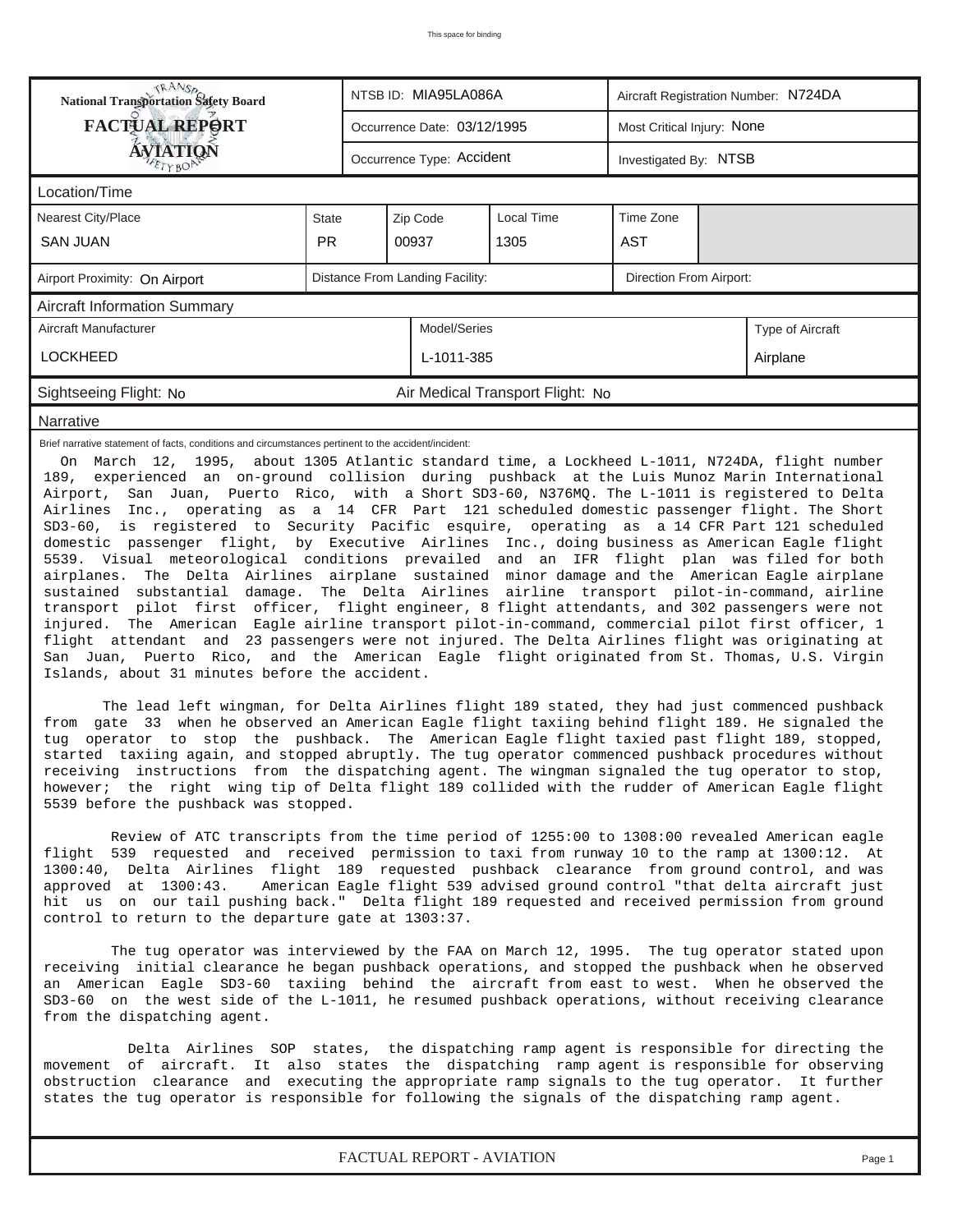| <b>National Transportation Safety Board</b>                                                                     |                                                                         |  | NTSB ID: MIA95LA086A |                            |                             |  |           |                                      |                     |              |                                     |          |  |
|-----------------------------------------------------------------------------------------------------------------|-------------------------------------------------------------------------|--|----------------------|----------------------------|-----------------------------|--|-----------|--------------------------------------|---------------------|--------------|-------------------------------------|----------|--|
| FACTUAL REPORT                                                                                                  |                                                                         |  |                      |                            | Occurrence Date: 03/12/1995 |  |           |                                      |                     |              |                                     |          |  |
| <b>AVIATION</b>                                                                                                 |                                                                         |  |                      |                            | Occurrence Type: Accident   |  |           |                                      |                     |              |                                     |          |  |
| Landing Facility/Approach Information                                                                           |                                                                         |  |                      |                            |                             |  |           |                                      |                     |              |                                     |          |  |
| <b>Airport Name</b>                                                                                             | Runway Used<br>Runway Length<br>Airport ID:<br><b>Airport Elevation</b> |  |                      |                            |                             |  |           |                                      |                     | Runway Width |                                     |          |  |
| LUIS MUNOZ MARIN INTL.                                                                                          | SJU                                                                     |  | 10 Ft. MSL           |                            | 0                           |  |           |                                      |                     |              |                                     |          |  |
| Runway Surface Type:                                                                                            |                                                                         |  |                      |                            |                             |  |           |                                      |                     |              |                                     |          |  |
| Runway Surface Condition:                                                                                       |                                                                         |  |                      |                            |                             |  |           |                                      |                     |              |                                     |          |  |
| Type Instrument Approach: NONE                                                                                  |                                                                         |  |                      |                            |                             |  |           |                                      |                     |              |                                     |          |  |
| VFR Approach/Landing: None                                                                                      |                                                                         |  |                      |                            |                             |  |           |                                      |                     |              |                                     |          |  |
| Aircraft Information                                                                                            |                                                                         |  |                      |                            |                             |  |           |                                      |                     |              |                                     |          |  |
| Aircraft Manufacturer<br><b>LOCKHEED</b>                                                                        |                                                                         |  |                      | Model/Series<br>L-1011-385 |                             |  |           |                                      |                     |              | <b>Serial Number</b><br>L1011385115 |          |  |
| Airworthiness Certificate(s): Transport                                                                         |                                                                         |  |                      |                            |                             |  |           |                                      |                     |              |                                     |          |  |
| Landing Gear Type: Retractable - Tricycle                                                                       |                                                                         |  |                      |                            |                             |  |           |                                      |                     |              |                                     |          |  |
| Homebuilt Aircraft? No<br>Certified Max Gross Wt.<br>Number of Engines: 3<br>Number of Seats: 305<br>450000 LBS |                                                                         |  |                      |                            |                             |  |           |                                      |                     |              |                                     |          |  |
| Engine Type:<br>Turbo Fan                                                                                       | Engine Manufacturer:<br>Model/Series:<br>RB-211-22B<br>Rolls-Royce      |  |                      |                            |                             |  |           | Rated Power:<br>42000 LBS            |                     |              |                                     |          |  |
| - Aircraft Inspection Information                                                                               |                                                                         |  |                      |                            |                             |  |           |                                      |                     |              |                                     |          |  |
| Type of Last Inspection                                                                                         | Date of Last Inspection<br>Time Since Last Inspection                   |  |                      |                            |                             |  |           |                                      | Airframe Total Time |              |                                     |          |  |
| <b>Continuous Airworthiness</b>                                                                                 | 02/1995                                                                 |  |                      |                            |                             |  | 217 Hours |                                      |                     | 58199 Hours  |                                     |          |  |
| - Emergency Locator Transmitter (ELT) Information                                                               |                                                                         |  |                      |                            |                             |  |           |                                      |                     |              |                                     |          |  |
| ELT Installed?                                                                                                  | <b>ELT Operated?</b>                                                    |  |                      |                            |                             |  |           | ELT Aided in Locating Accident Site? |                     |              |                                     |          |  |
| Owner/Operator Information                                                                                      |                                                                         |  |                      |                            |                             |  |           |                                      |                     |              |                                     |          |  |
| Registered Aircraft Owner                                                                                       |                                                                         |  |                      | <b>Street Address</b>      |                             |  |           | HARTSFIELD INTL. AIRPORT             |                     |              |                                     |          |  |
| DELTA AIRLINES INC.                                                                                             |                                                                         |  | City                 |                            |                             |  |           |                                      |                     |              | <b>State</b>                        | Zip Code |  |
|                                                                                                                 | <b>ATLANTA</b><br>GA<br>30320<br><b>Street Address</b>                  |  |                      |                            |                             |  |           |                                      |                     |              |                                     |          |  |
| Operator of Aircraft                                                                                            |                                                                         |  |                      |                            |                             |  |           |                                      |                     |              |                                     |          |  |
| Same as Reg'd Aircraft Owner                                                                                    | <b>State</b><br>City                                                    |  |                      |                            |                             |  |           |                                      | Zip Code            |              |                                     |          |  |
| Operator Designator Code: DALA<br><b>Operator Does Business As:</b>                                             |                                                                         |  |                      |                            |                             |  |           |                                      |                     |              |                                     |          |  |
| - Type of U.S. Certificate(s) Held:                                                                             |                                                                         |  |                      |                            |                             |  |           |                                      |                     |              |                                     |          |  |
| Air Carrier Operating Certificate(s): Flag Carrier/Domestic                                                     |                                                                         |  |                      |                            |                             |  |           |                                      |                     |              |                                     |          |  |
| Operating Certificate:<br>Operator Certificate:                                                                 |                                                                         |  |                      |                            |                             |  |           |                                      |                     |              |                                     |          |  |
| Regulation Flight Conducted Under: Part 121: Air Carrier                                                        |                                                                         |  |                      |                            |                             |  |           |                                      |                     |              |                                     |          |  |
| Type of Flight Operation Conducted: Scheduled; Domestic; Passenger/Cargo                                        |                                                                         |  |                      |                            |                             |  |           |                                      |                     |              |                                     |          |  |
| FACTUAL REPORT - AVIATION<br>Page 2                                                                             |                                                                         |  |                      |                            |                             |  |           |                                      |                     |              |                                     |          |  |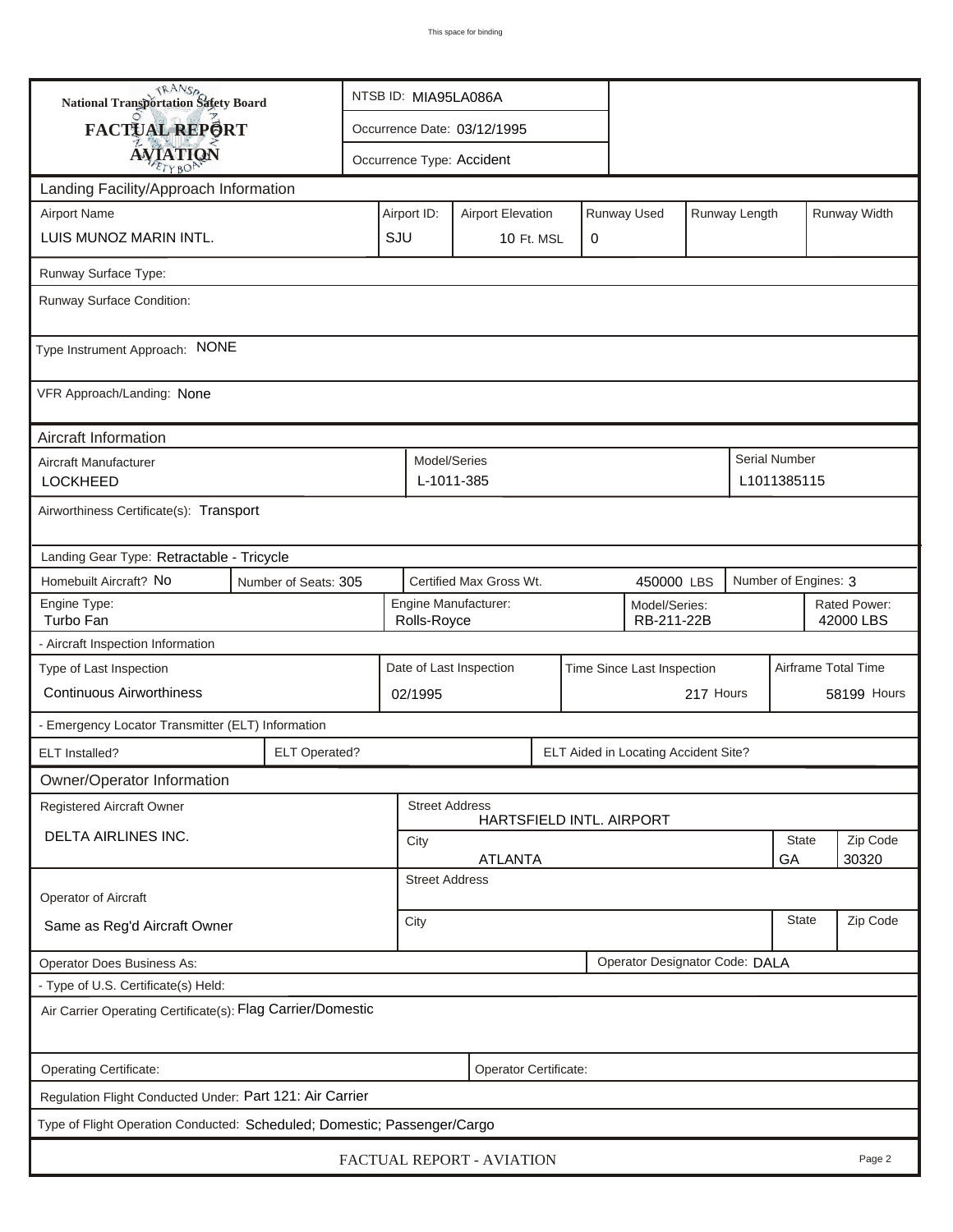| TRANSA<br>National Transportation Safety Board                                                       |                                                             |         |                        | NTSB ID: MIA95LA086A                                 |                                  |  |                      |              |                                        |                    |                |        |                                    |        |
|------------------------------------------------------------------------------------------------------|-------------------------------------------------------------|---------|------------------------|------------------------------------------------------|----------------------------------|--|----------------------|--------------|----------------------------------------|--------------------|----------------|--------|------------------------------------|--------|
|                                                                                                      | FACTUAL REPORT                                              |         |                        | Occurrence Date: 03/12/1995                          |                                  |  |                      |              |                                        |                    |                |        |                                    |        |
|                                                                                                      |                                                             |         |                        |                                                      | Occurrence Type: Accident        |  |                      |              |                                        |                    |                |        |                                    |        |
|                                                                                                      | <b>AVIATION</b>                                             |         |                        |                                                      |                                  |  |                      |              |                                        |                    |                |        |                                    |        |
|                                                                                                      | <b>First Pilot Information</b>                              |         |                        |                                                      |                                  |  |                      |              |                                        |                    |                |        |                                    |        |
| City<br>Name                                                                                         |                                                             |         |                        |                                                      |                                  |  |                      |              |                                        |                    | <b>State</b>   |        | Date of Birth                      | Age    |
| On File                                                                                              |                                                             |         |                        | On File<br>On File                                   |                                  |  |                      |              |                                        |                    |                |        | On File                            | 54     |
| Principal Profession: Civilian Pilot<br>Seat Occupied: Left<br>Certificate Number: On File<br>Sex: M |                                                             |         |                        |                                                      |                                  |  |                      |              |                                        |                    |                |        |                                    |        |
| Airline Transport; Flight Engineer<br>Certificate(s):                                                |                                                             |         |                        |                                                      |                                  |  |                      |              |                                        |                    |                |        |                                    |        |
| Airplane Rating(s):<br>Multi-engine Land                                                             |                                                             |         |                        |                                                      |                                  |  |                      |              |                                        |                    |                |        |                                    |        |
|                                                                                                      | Rotorcraft/Glider/LTA: None                                 |         |                        |                                                      |                                  |  |                      |              |                                        |                    |                |        |                                    |        |
|                                                                                                      | Instrument Rating(s): Airplane                              |         |                        |                                                      |                                  |  |                      |              |                                        |                    |                |        |                                    |        |
| None<br>Instructor Rating(s):                                                                        |                                                             |         |                        |                                                      |                                  |  |                      |              |                                        |                    |                |        |                                    |        |
|                                                                                                      | Type Rating/Endorsement for Accident/Incident Aircraft? Yes |         |                        |                                                      |                                  |  |                      |              | <b>Current Biennial Flight Review?</b> |                    |                |        |                                    |        |
|                                                                                                      | Medical Cert.: Class 1                                      |         |                        | Medical Cert. Status: Valid Medical--no waivers/lim. |                                  |  |                      |              |                                        |                    |                |        | Date of Last Medical Exam: 03/1995 |        |
|                                                                                                      |                                                             |         |                        |                                                      |                                  |  |                      |              |                                        |                    |                |        |                                    |        |
| - Flight Time Matrix                                                                                 |                                                             | All A/C | This Make<br>and Model | Airplane<br>Single Engine                            | Airplane<br>Night<br>Mult-Engine |  | Instrument<br>Actual |              | Simulated                              | Rotorcraft         |                | Glider | Lighter<br>Than Air                |        |
| <b>Total Time</b>                                                                                    |                                                             | 10000   | 547                    |                                                      |                                  |  |                      |              |                                        |                    |                |        |                                    |        |
|                                                                                                      | Pilot In Command(PIC)                                       |         | 547                    |                                                      |                                  |  |                      |              |                                        |                    |                |        |                                    |        |
| Instructor                                                                                           |                                                             |         |                        |                                                      |                                  |  |                      |              |                                        |                    |                |        |                                    |        |
| Last 90 Days                                                                                         |                                                             |         | 130                    |                                                      |                                  |  |                      |              |                                        |                    |                |        |                                    |        |
| Last 30 Days                                                                                         |                                                             |         |                        |                                                      |                                  |  |                      |              |                                        |                    |                |        |                                    |        |
| Last 24 Hours                                                                                        |                                                             | 10      | 10                     |                                                      |                                  |  |                      |              |                                        |                    |                |        |                                    |        |
| Seatbelt Used? Yes                                                                                   |                                                             |         |                        | Shoulder Harness Used? Yes                           |                                  |  |                      |              | Toxicology Performed? No               |                    |                |        | Second Pilot? Yes                  |        |
|                                                                                                      |                                                             |         |                        |                                                      |                                  |  |                      |              |                                        |                    |                |        |                                    |        |
|                                                                                                      | Flight Plan/Itinerary                                       |         |                        |                                                      |                                  |  |                      |              |                                        |                    |                |        |                                    |        |
|                                                                                                      | Type of Flight Plan Filed: IFR                              |         |                        |                                                      |                                  |  |                      |              |                                        |                    |                |        |                                    |        |
| Departure Point                                                                                      |                                                             |         |                        |                                                      |                                  |  | <b>State</b>         |              | Airport Identifier                     |                    | Departure Time |        | Time Zone                          |        |
|                                                                                                      | Same as Accident/Incident Location                          |         |                        |                                                      |                                  |  |                      |              |                                        |                    | 0000           |        |                                    |        |
| Destination                                                                                          |                                                             |         |                        |                                                      |                                  |  |                      | <b>State</b> |                                        | Airport Identifier |                |        |                                    |        |
| <b>ATLANTA</b>                                                                                       |                                                             |         |                        |                                                      |                                  |  | GA<br><b>ATL</b>     |              |                                        |                    |                |        |                                    |        |
| Type of Clearance:                                                                                   |                                                             |         |                        |                                                      |                                  |  |                      |              |                                        |                    |                |        |                                    |        |
| Type of Airspace: Class E                                                                            |                                                             |         |                        |                                                      |                                  |  |                      |              |                                        |                    |                |        |                                    |        |
| Weather Information                                                                                  |                                                             |         |                        |                                                      |                                  |  |                      |              |                                        |                    |                |        |                                    |        |
| Source of Briefing:                                                                                  |                                                             |         |                        |                                                      |                                  |  |                      |              |                                        |                    |                |        |                                    |        |
|                                                                                                      |                                                             |         |                        |                                                      |                                  |  |                      |              |                                        |                    |                |        |                                    |        |
| Method of Briefing:                                                                                  |                                                             |         |                        |                                                      |                                  |  |                      |              |                                        |                    |                |        |                                    |        |
|                                                                                                      |                                                             |         |                        | FACTUAL REPORT - AVIATION                            |                                  |  |                      |              |                                        |                    |                |        |                                    | Page 3 |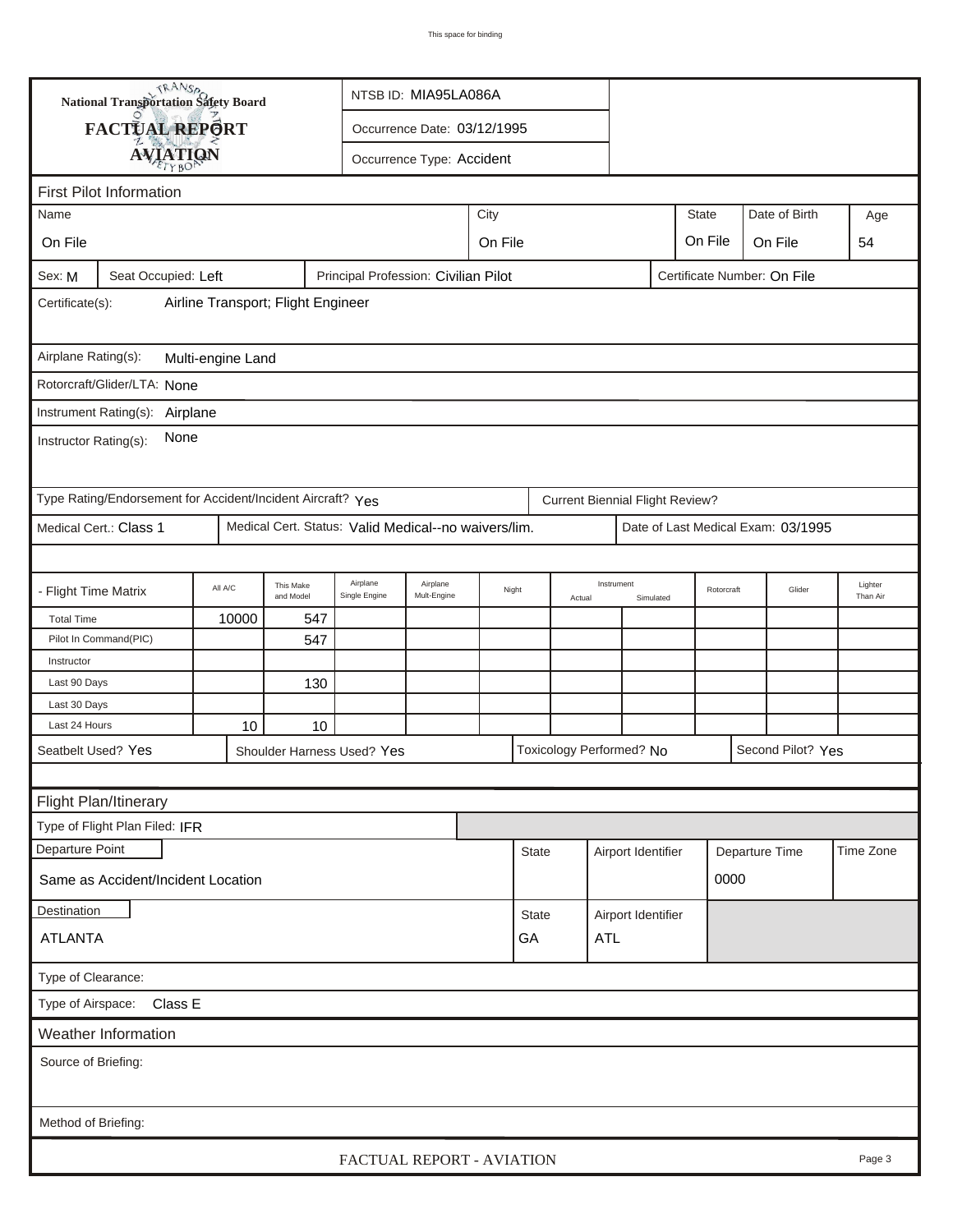| <b>National Transportation Safety Board</b> |                                                                                                 |                  |                |                                                  |    | NTSB ID: MIA95LA086A        |                                     |    |                                                       |                         |                              |  |     |  |
|---------------------------------------------|-------------------------------------------------------------------------------------------------|------------------|----------------|--------------------------------------------------|----|-----------------------------|-------------------------------------|----|-------------------------------------------------------|-------------------------|------------------------------|--|-----|--|
| FACTUAL REPORT                              |                                                                                                 |                  |                |                                                  |    | Occurrence Date: 03/12/1995 |                                     |    |                                                       |                         |                              |  |     |  |
|                                             | <b>AVIATION</b>                                                                                 |                  |                | Occurrence Type: Accident                        |    |                             |                                     |    |                                                       |                         |                              |  |     |  |
|                                             | Weather Information                                                                             |                  |                |                                                  |    |                             |                                     |    |                                                       |                         |                              |  |     |  |
| WOF ID                                      | <b>WOF Elevation</b><br><b>Observation Time</b><br>Time Zone<br>WOF Distance From Accident Site |                  |                |                                                  |    |                             |                                     |    |                                                       |                         | Direction From Accident Site |  |     |  |
|                                             |                                                                                                 |                  |                |                                                  |    |                             |                                     |    |                                                       |                         |                              |  |     |  |
| SJU                                         | 1253                                                                                            | <b>AST</b>       |                | 10 Ft. MSL                                       |    |                             |                                     |    | 0 NM                                                  | 0 Deg. Mag.             |                              |  |     |  |
|                                             | Sky/Lowest Cloud Condition: Scattered                                                           |                  |                |                                                  |    |                             | 4800 Ft. AGL                        |    |                                                       | Condition of Light: Day |                              |  |     |  |
|                                             | Lowest Ceiling: None                                                                            |                  |                | 0 Ft. AGL                                        |    | Visibility:                 |                                     | 13 | <b>SM</b><br>Altimeter:<br>30.00                      |                         |                              |  | "Hg |  |
| Temperature:                                | 28 °C                                                                                           | Dew Point:       |                | 18 °C<br>Wind Direction: 30<br>Density Altitude: |    |                             |                                     |    |                                                       |                         |                              |  | Ft. |  |
| Wind Speed: 14                              |                                                                                                 | Gusts:           |                |                                                  |    |                             |                                     |    | Weather Condtions at Accident Site: Visual Conditions |                         |                              |  |     |  |
| Visibility (RVR):                           | 0<br>Ft.                                                                                        | Visibility (RVV) |                | 0                                                | SM |                             | Intensity of Precipitation: Unknown |    |                                                       |                         |                              |  |     |  |
|                                             | Restrictions to Visibility: None                                                                |                  |                |                                                  |    |                             |                                     |    |                                                       |                         |                              |  |     |  |
|                                             |                                                                                                 |                  |                |                                                  |    |                             |                                     |    |                                                       |                         |                              |  |     |  |
| Type of Precipitation:                      | None                                                                                            |                  |                |                                                  |    |                             |                                     |    |                                                       |                         |                              |  |     |  |
|                                             |                                                                                                 |                  |                |                                                  |    |                             |                                     |    |                                                       |                         |                              |  |     |  |
|                                             | <b>Accident Information</b>                                                                     |                  |                |                                                  |    |                             |                                     |    |                                                       |                         |                              |  |     |  |
|                                             | Aircraft Damage: Minor                                                                          |                  |                | Aircraft Fire: Unknown                           |    |                             |                                     |    | Aircraft Explosion None                               |                         |                              |  |     |  |
| Classification: U.S. Registered/U.S. Soil   |                                                                                                 |                  |                |                                                  |    |                             |                                     |    |                                                       |                         |                              |  |     |  |
|                                             | - Injury Summary Matrix                                                                         | Fatal            | Serious        | Minor                                            |    | None                        | <b>TOTAL</b>                        |    |                                                       |                         |                              |  |     |  |
| <b>First Pilot</b>                          |                                                                                                 |                  |                |                                                  |    | 1                           | 1                                   |    |                                                       |                         |                              |  |     |  |
| Second Pilot                                |                                                                                                 |                  |                |                                                  |    | $\mathbf{1}$                | 1                                   |    |                                                       |                         |                              |  |     |  |
| <b>Student Pilot</b>                        |                                                                                                 |                  |                |                                                  |    |                             |                                     |    |                                                       |                         |                              |  |     |  |
|                                             | Flight Instructor                                                                               |                  |                |                                                  |    |                             |                                     |    |                                                       |                         |                              |  |     |  |
| <b>Check Pilot</b>                          |                                                                                                 |                  |                |                                                  |    |                             |                                     |    |                                                       |                         |                              |  |     |  |
|                                             | <b>Flight Engineer</b>                                                                          |                  |                |                                                  |    | 1                           |                                     |    |                                                       |                         |                              |  |     |  |
|                                             | Cabin Attendants                                                                                |                  |                |                                                  |    | 8                           | 8                                   |    |                                                       |                         |                              |  |     |  |
| Other Crew                                  |                                                                                                 |                  |                |                                                  |    |                             |                                     |    |                                                       |                         |                              |  |     |  |
| Passengers                                  |                                                                                                 |                  |                |                                                  |    | 302                         | 302                                 |    |                                                       |                         |                              |  |     |  |
| - TOTAL ABOARD -                            |                                                                                                 |                  |                |                                                  |    | 313                         | 313                                 |    |                                                       |                         |                              |  |     |  |
| Other Ground                                |                                                                                                 | 0                | $\overline{0}$ |                                                  | 0  |                             | $\overline{0}$                      |    |                                                       |                         |                              |  |     |  |
|                                             | - GRAND TOTAL -                                                                                 | 0                | 0              |                                                  | 0  | 313                         | 313                                 |    |                                                       |                         |                              |  |     |  |
|                                             |                                                                                                 |                  |                |                                                  |    |                             |                                     |    |                                                       |                         |                              |  |     |  |
|                                             | FACTUAL REPORT - AVIATION<br>Page 4                                                             |                  |                |                                                  |    |                             |                                     |    |                                                       |                         |                              |  |     |  |